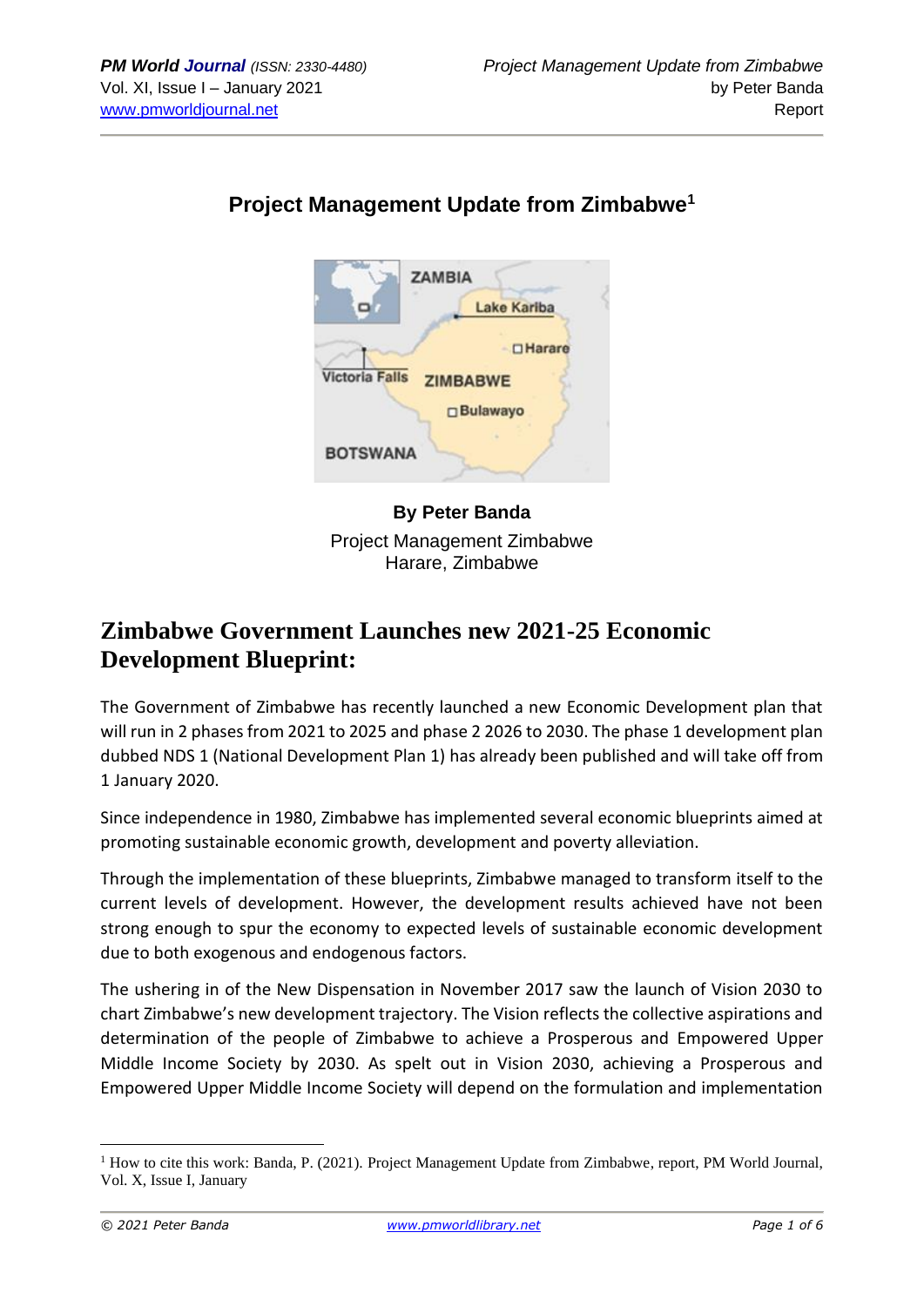of bold and robust policies as well as other interventions that Government will undertake through Short and Medium-Term National Development Plans.





#### **Transitional Stabilisation Programme (TSP)**

The TSP (October 2018-December 2020) was implemented as a first step of a three-phase process to attain the country's Vision 2030 outcomes. The TSP sought to strengthen key priorities that form the foundation for the implementation of Medium-Term Plans. The TSP was aimed at stabilising the macro-economy and the financial sector, introducing necessary policy and institutional reforms to transform the economy to a private sector led economy, as well as launching quick-wins to stimulate growth. Further, the TSP was crafted to deal with distortions and challenges that would retard growth of the economy in the long run. These include persistent and unsustainable budget deficits, inflationary pressures, uncontrolled domestic borrowing and unsustainable debt levels.

These distortions and challenges hindered Government efforts to come up with a long-term development strategy, since sustained macro-economic stability is a prerequisite to long term National Development Planning and implementation. Significant progress was made in the implementation of the TSP across various Pillars. These include fiscal consolidation, restoration of monetary policy, stabilisation of the exchange rate, the undertaking of governance and institutional reforms, entrenched engagement and re-engagement with the international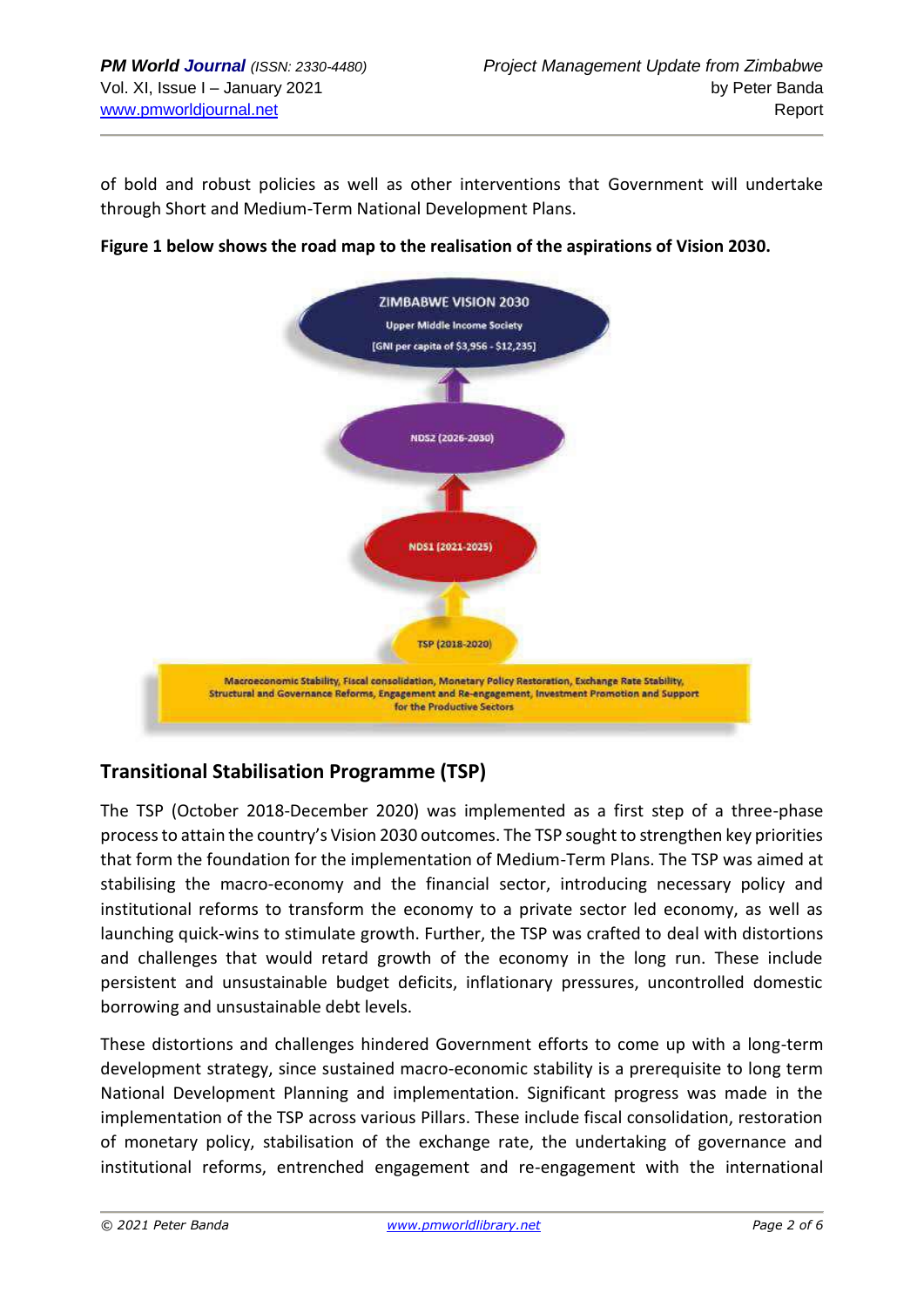community, facilitation of investment and infrastructure development. Fiscal consolidation during the TSP was achieved through expenditure containment measures as well as limiting recourse to the Central Bank overdraft. During the TSP period, Treasury Bills (TBs) were only issued within the framework of the Budget. In addition, Government managed to contain the Public Wage Bill to below 50% of Government Revenue. Additionally, the Zimbabwean dollar was re-introduced. Exchange rate stabilisation was also successfully achieved through the implementation of the foreign currency auction system.

#### **Thrust of the National Development Strategy 1: 2021-2025**

The National Development Strategy 1: 2021-2025 (NDS1) is the successor to the TSP and is the first 5-year Medium Term Plan aimed at realising the country's Vision 2030. The Strategy will build on the successes realised by the TSP as well as addressing its challenges, particularly the unfinished efforts in the area of macroeconomic stability and growth. The NDS1 outlines the strategies, policies, legal and institutional reforms and the programmes and projects that will be implemented over the five-year period, 2021-2025, to achieve accelerated, high, inclusive, broad based and sustainable economic growth as well as socio-economic transformation and development. Through the broad based stakeholder consultative process, the following 14 National Priorities were identified:-

Economic Growth and Stability; Food and Nutrition Security; Governance; Moving the Economy up the Value Chain & Structural Transformation; Human Capital Development; Environmental Protection, Climate Resilience and Natural Resource Management; Housing Delivery; Digital Economy; Health and Well-being; Infrastructure & Utilities; Image Building and International Engagement and Re-engagement; Social Protection; Youth, Sport and Culture; and Devolution. These National Priorities were crafted taking into consideration the TSP Mid-Term Review, Vision 2030, Sustainable Development Goals (SDGs), Africa Agenda 2063, SADC Regional Indicative Strategic Development Plan (RISDP) as well as provincial and district profiles.

Implementation of programmes, policies and interventions to realise these priorities will transform the Zimbabwean economy from a natural resource economy to a knowledge driven economy. This will also move the country from a lower middle income society towards an upper middle income society.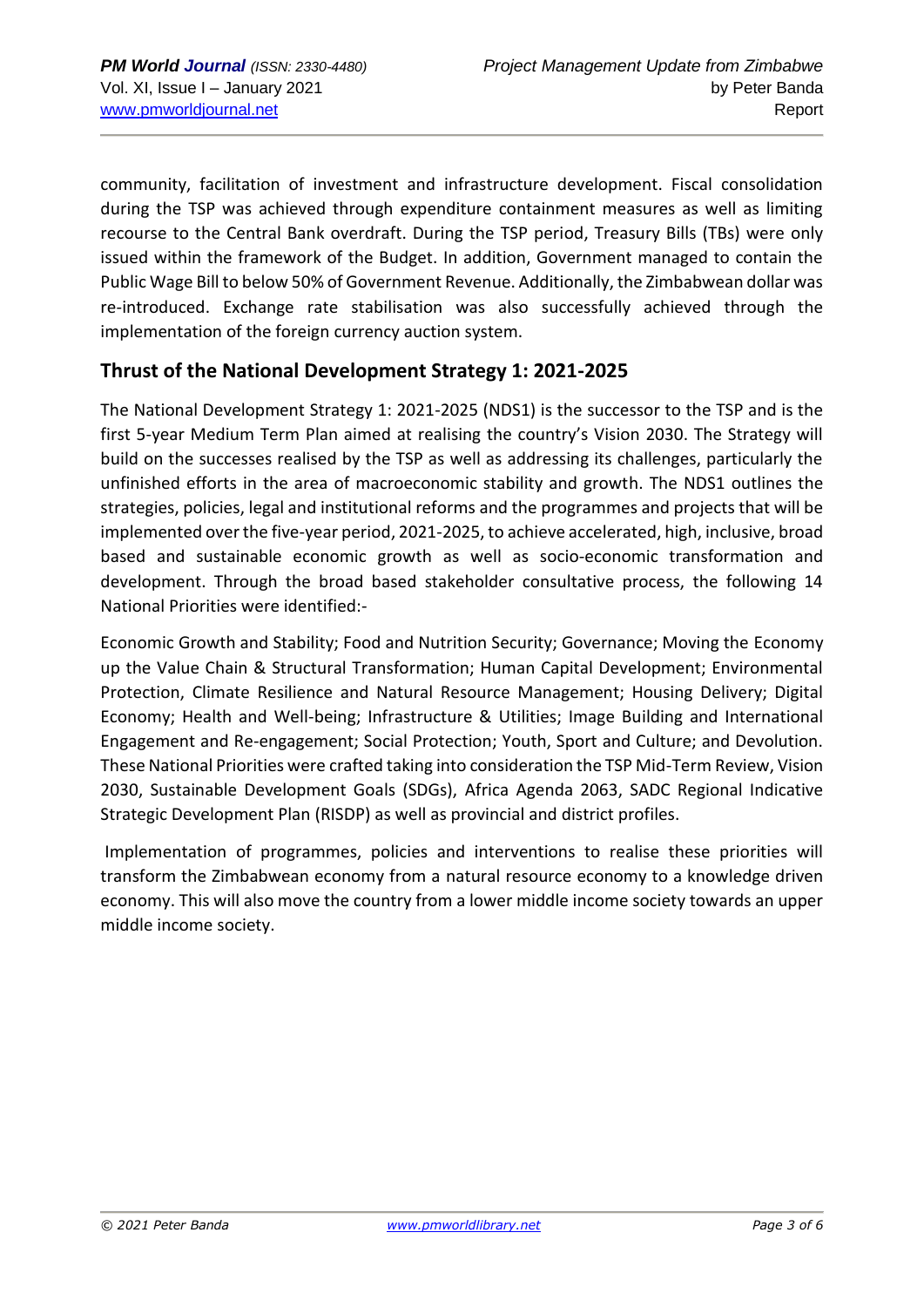



In order to enhance coordination and implementation of programmes and projects, central to the realisation of the NDS1 targeted results, monitoring and evaluation of the Strategy will be through Thematic Working Groups (ThWGs) as part of the consultative process. The attainment of the targets of Vision 2030 from the current baseline requires the country to re-invigorate and re-orient itself towards a transformative agenda of Managing for Development Results (MfDR). MfDR emphasises on achievement of results that positively impact on the economy and people's livelihoods.

To this end, NDS1 is underpinned by the IRBM system. IRBM inculcates a culture of high performance, quality service delivery, measurement, goal clarity, continuous improvement and accountability across the public sector. In this regard, Government, for the first time in the history of crafting national blueprints, designed National and Sectoral Results Frameworks to systematically guide the formulation and implementation process of the NDS1. The frameworks allowed Government to define National Priorities, Key Result Areas, National Outcomes, Key Performance Indicators, and Targets among other parameters. This framework was replicated at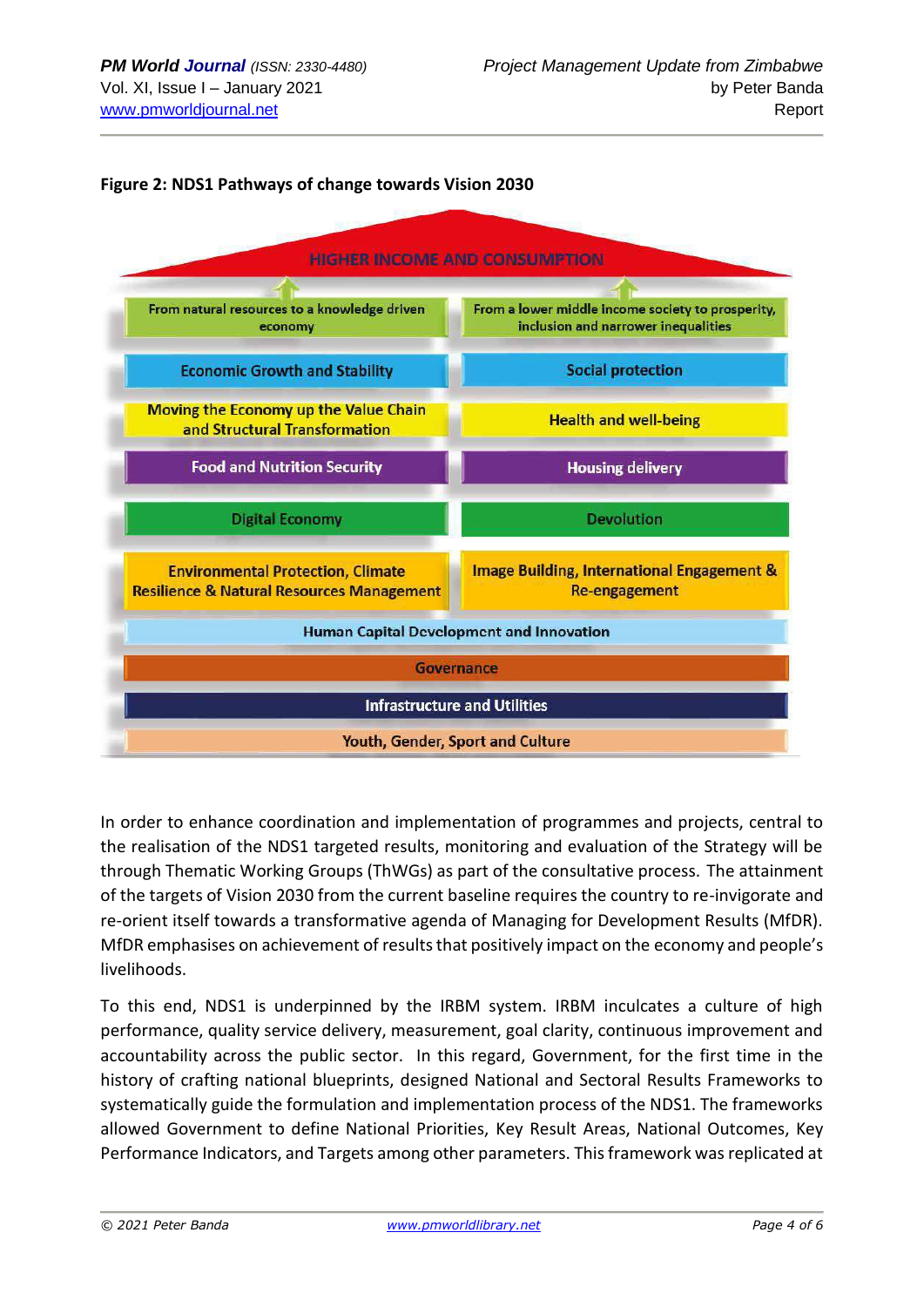Sectoral Level in order to allow for creation of strong linkages with Ministries, Departments and Agencies (MDAs), where the implementation of Programmes, Projects and other interventions take place. The Programmes, Projects and other interventions, which are key components of this Strategy, as outlined in all the following Chapters of the blueprint, will be supported in the National Budget through the Programme Based Budgeting (PBB) System, which Government has adopted for all MDAs. This process will fully integrate National Planning and National Budgeting in line with IRBM principles

This Strategy, therefore, requires acceleration and intensification of the implementation of ICT systems in both the public and private sectors. These institutional and systems reform measures will be accompanied by a strengthening of the Personnel Performance System (PPS) in order to change the mindset of public officials and imbue them with a market facing culture characterised by servant leadership, patriotism and loyalty.

Government will, therefore, put in place performance management instruments including the introduction of Performance Contracts for Heads of Ministries, Heads of State Enterprises and Parastatals, as well as Heads of Local Authorities.

The implementation of the NDS1 will require a mind-set change and a new way of thinking and doing business. This mind-set change will require public officials and the private sector to think, act and produce desired outcomes and outputs

*The above is based on announcements by the Zimbabwe national government and news reports in Zimbabwe media.*